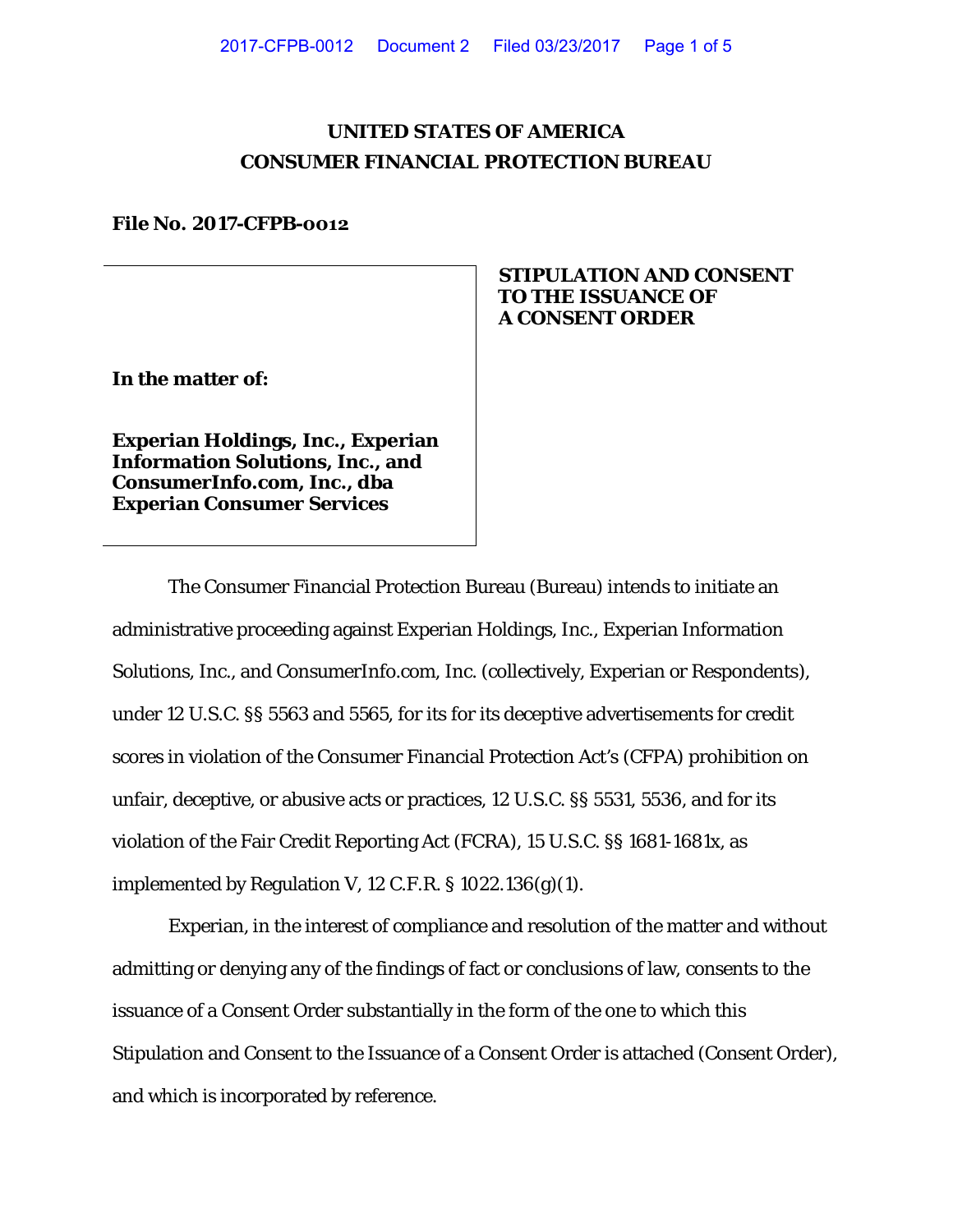In consideration of the above premises, Experian agrees to the following:

## **Jurisdiction**

1. The Bureau has jurisdiction over this matter under sections 1053 and 1055 of the CFPA, 12 U.S.C. §§ 5563, 5565 and section 621 of the FCRA, 15 U.S.C. § 1681s.

#### **Consent**

- 2. Experian agrees to the issuance of the Consent Order, without admitting or denying any of the findings of fact or conclusions of law, except that Experian admits the facts necessary to establish the Bureau's jurisdiction over Experian and the subject matter of this action.
- 3. Experian agrees that the Consent Order will be deemed an "order issued with the consent of the person concerned" under 12 U.S.C. § 5563(b)(4), and agrees that the Consent Order will become a final order, effective upon issuance, and will be fully enforceable by the Bureau under 12 U.S.C. §§ 5563(d)(1) and 5565.
- 4. Experian voluntarily enters into this Stipulation and Consent to the Issuance of a Consent Order.
- 5. The Consent Order resolves only Experian's potential liability for law violations that the Bureau asserted or might have asserted based on the practices described in Section IV of the Consent Order, to the extent such practices occurred before the Effective Date and the Bureau knows about them as of the Effective Date. Experian acknowledges that no promise or representation has been made by the Bureau or any employee, agent, or representative of the Bureau, about any liability outside of this action that may have arisen or may arise from the facts underlying this action or immunity from any such liability.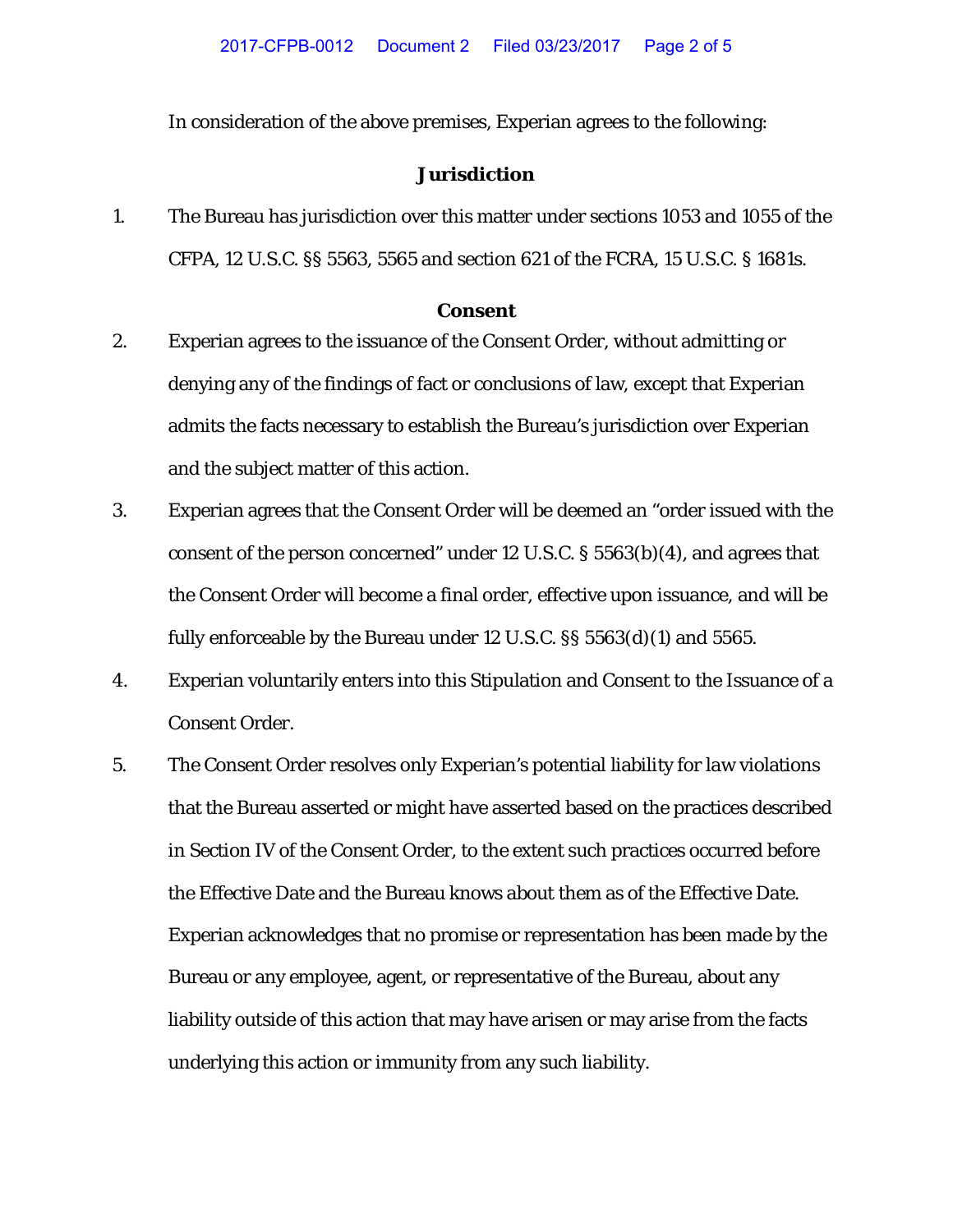- 6. Experian agrees that the facts described in Section IV of the Consent Order will be taken as true and be given collateral estoppel effect, without further proof, in any proceeding before the Bureau to enforce the Consent Order, or in any subsequent civil litigation by the Bureau to enforce the Consent Order or its rights to any payment or monetary judgment under the Consent Order.
- 7. The terms and provisions of this Stipulation and the Consent Order will be binding upon, and inure to the benefit of, the parties hereto and their successors in interest.
- 8. Experian agrees that the Bureau may present the Consent Order to the Bureau Director for signature and entry without further notice.

#### **Waivers**

- 9. Experian, by consenting to this Stipulation, waives:
	- a. Any right to service of the Consent Order, and agrees that issuance of the Consent Order will constitute notice to Experian of its terms and conditions;
	- b. Any objection to the jurisdiction of the Bureau, including, without limitation, under section 1053 of the CFPA, 12 U.S.C. § 5563;
	- c. The rights to all hearings under the statutory provisions under which the proceeding is to be or has been instituted; the filing of proposed findings of fact and conclusions of law; proceedings before, and a recommended decision by, a hearing officer; all post-hearing procedures; and any other procedural right available under section 1053 of the CFPA, 12 U.S.C. § 5563, or 12 CFR Part 1081;
	- d. The right to seek any administrative or judicial review of the Consent Order;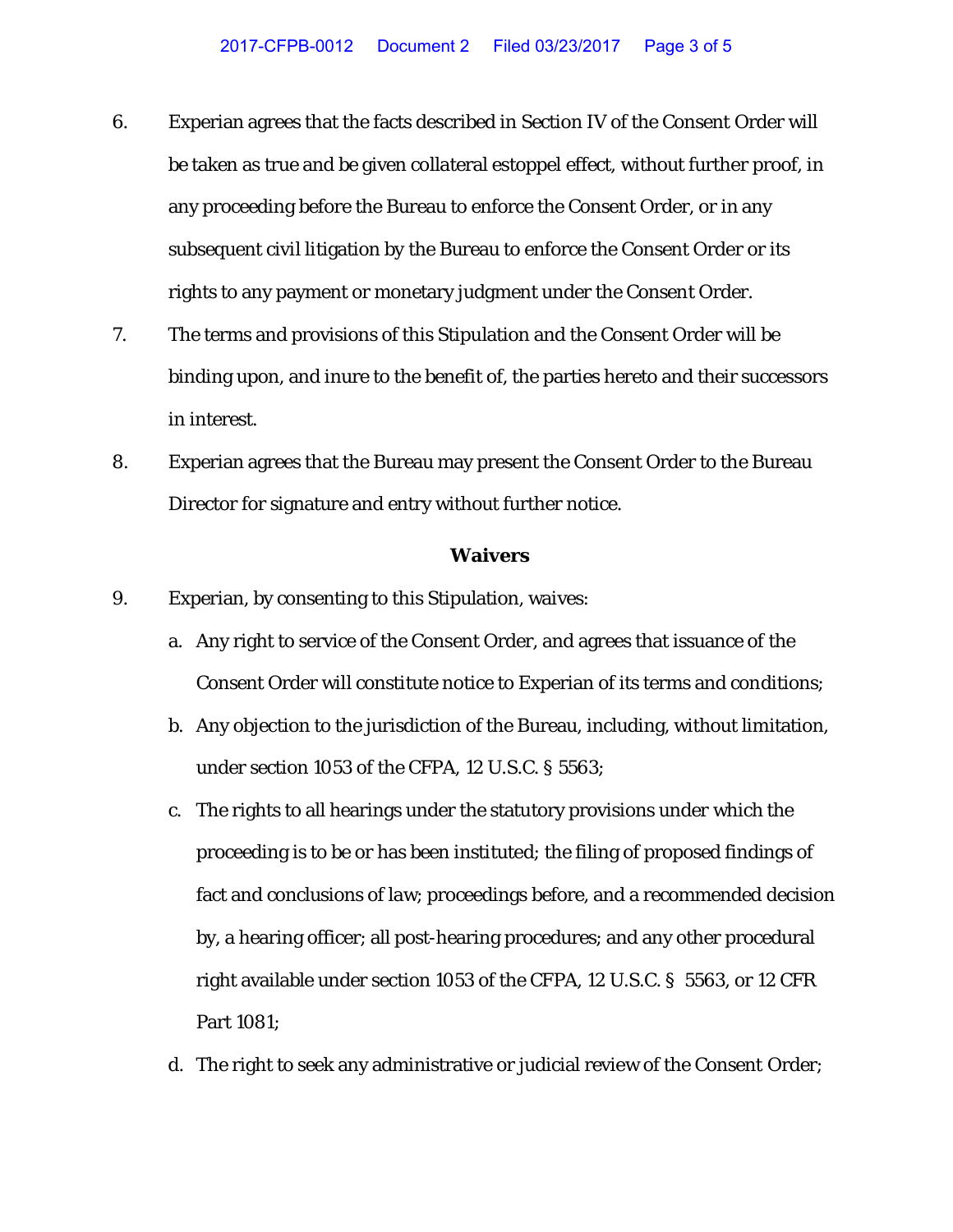- e. Any claim for fees, costs or expenses against the Bureau, or any of its agents or employees, and any other governmental entity, related in any way to this enforcement matter or the Consent Order, whether arising under common law or under the terms of any statute, including, but not limited to the Equal Access to Justice Act and the Small Business Regulatory Enforcement Fairness Act of 1996; for these purposes, Experian agrees that Experian is not the prevailing party in this action because the parties have reached a goodfaith settlement;
- f. Any other right to challenge or contest the validity of the Consent Order;
- g. Such provisions of the Bureau's rules or other requirements of law as may be construed to prevent any Bureau employee from participating in the preparation of, or advising the Director as to, any order, opinion, finding of fact, or conclusion of law to be entered in connection with this Stipulation or the Consent Order; and
- h. Any right to claim bias or prejudgment by the Director based on the consideration of or discussions concerning settlement of all or any part of the proceeding.

4